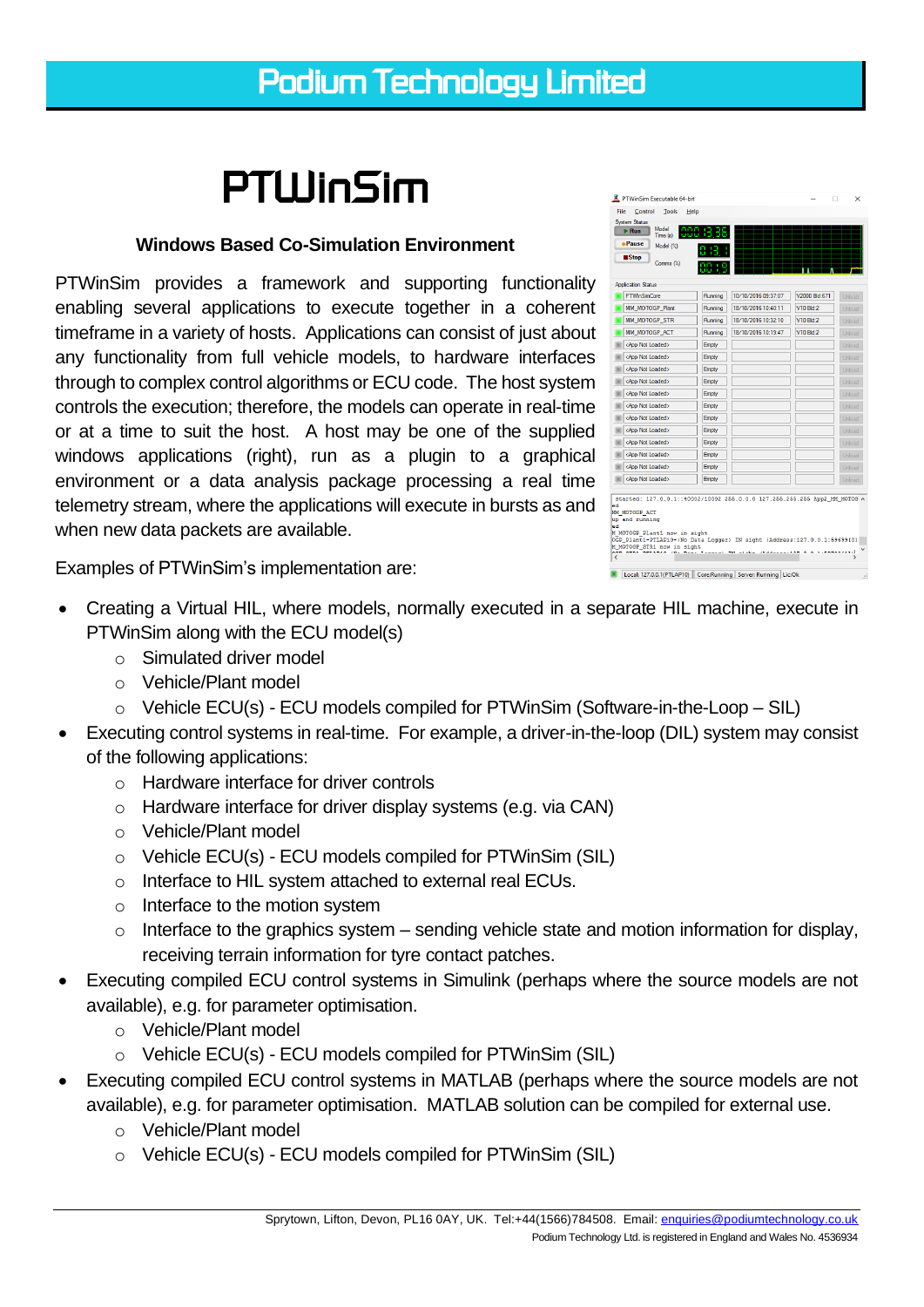- Running real-time performance analysis on telemetry streams with the use of Magneti Marelli VMS in WinTax.
	- o Tyre performance analysis
	- o Gear-shift quality metrics
	- o Interfacing to race strategy systems

One of the key advantages of PTWinSim is the ability to reuse your applications in different environments. In the above examples, the Vehicle ECU models are being used by the software developers in a virtual HIL, the vehicle dynamics engineers in the simulator, and systems/control engineers in Simulink to find optimal controller settings.

The partitioning of the applications enables a plug and play approach to selecting which applications to execute together. For the DIL example above, while keeping all other applications the same, the interface to the motion system could be removed to make it suitable for a static/workstation solution, or replaced with a different one, to interface to a different platform.

PTWinSim provides the following key services for all applications:

- Data exchanges between applications linking the outputs of applications to the inputs of others, as well as allowing parameters to be shared between applications.
- The automotive XCP protocol over Ethernet interface: Enabling a variety of standard application tools to monitor, make tune changes and log data. These tools would already be familiar to vehicle engineers as they commonly used with automotive ECUs, such as Vector CANape, ETAS Inca, ATI Vision, dSPACE ControlDesk, Bosch Motorsport Modas etc.
- Marelli MTP Protocol over Ethernet for live monitoring and tuning of the models with Vision or Sysma.
- Logging to comma separated text files (CSV)
- Logging to Marelli WinTAX ZTX files (requires TelDataZTX licence from MM)
- Logging to remote computers via UDP packets. A sample application is provided for logging to CSV and ZTX and a C library for developing your own output formats.
- Logging to McLaren Applied's ATLAS using *PTATLASRecorder*.
- Logging to Cosworth Electronics' Diablo/Toolbox for live logging and analysis.
- Logging to Marelli's WinTAX Telemetry Server using *PTTelRTClient* for live streaming and recording.
- Logging output formats can be developed to suit your needs, sample Visual Studio projects are supplied for your own development.
- Parameter importing and exported via text files, to enable the models to be easily parameterised.
- Log file of parameter changes and/or logging of the parameter states at the start and end of execution.
- Virtual CAN buses and virtual FlexRay bus.
- Ability to break a model link at a signal write/read block and inject source data to the middle of a model.
- Proprietary API over the network to monitor, parameterise, control and log data over the network. The API is provided as a .NET library to enable users to create their own user interface.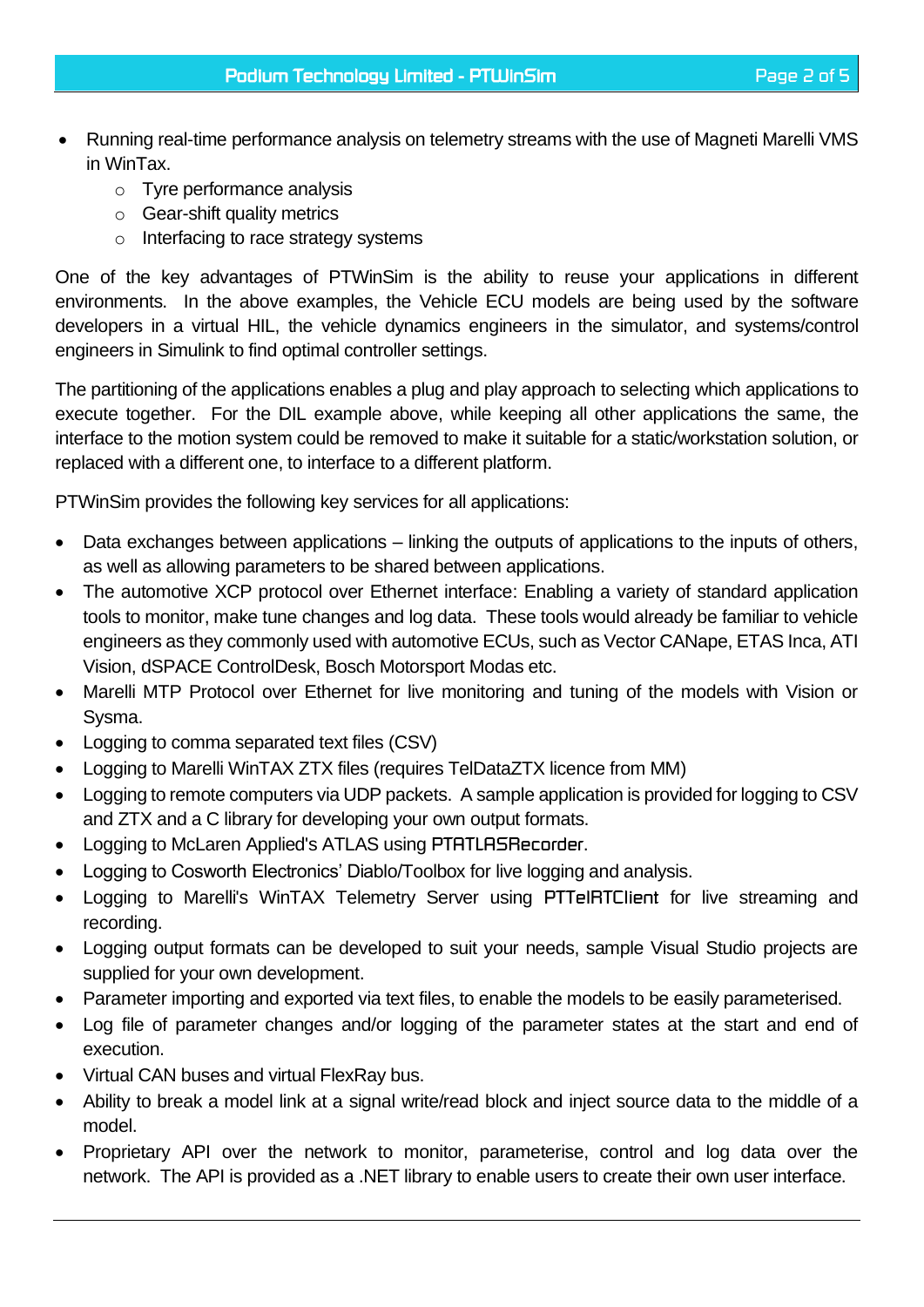PTWinSim is delivered with host programs to execute the applications as well as monitoring and programming tools when the host is provided by another vendor.

PTWinSim applications are Windows DLLs with defined entry points and description structures, they can be generated in several ways:

- From Simulink models using the Podium Technology *[@Source](http://podiumtechnology.co.uk/@source.html)* Simulink Coder target.
- Claytex's [Simulator Library](http://www.claytex.com/products/dymola/model-libraries/simulator-library/) for Dymola models
- Bosch Motorsport's CCA/[Simulation Packages](https://www.bosch-motorsport.com/content/downloads/Raceparts/en-GB/173735179200882059.html)
- Microsoft Visual C++, based on a supplied template.
- Functional Mock-up Interface FMU packages
- vTAG applications (32-bit GDE/*[@Source](http://podiumtechnology.co.uk/@source.html)* and 64-bit when generated by *[@Source](http://podiumtechnology.co.uk/@source.html)*)

PTWinSim is implemented in such a way to allow all the functionality to be integrated in different host systems with the minimum effort. Some descriptions of actual implementations have been given below, please contact us if you wish to discuss how a bespoke host may be of use to your project.

## **Some Customer Uses of** *PTWinSim*



Magneti Marelli develop the unified software that run on all MotoGP bikes using Podium Technology's *[@Source](http://podiumtechnology.co.uk/@source.html)* in Simulink. Much of the development is done using PTWinSim as a virtual HIL system. The control code is built for PTWinSim along with a plant model to exercise the strategies and loaded into the PTWinSim GUI program and executed in real

time. As PTWinSim supports the same MTP protocol used by the real ECU, the engineers are using the same Sysma tool chain to test, tune and verify the software in this virtual environment as they do when they finally test with a real ECU on a HIL system or track. The result is well proven and verified software without the need for multiple expensive HIL systems.

The source Simulink models for MotoGP are proprietary to Magneti Marelli and are not available to the teams, however, Marelli do release PTWinSim versions of the models to the teams, for use in their simulations. Teams will typically use the PTWinSim Simulink block that allows for the ECU strategies to be executed. The team then wrap their own bike/systems models around the block and execute it multiple time to optimise whatever system they are focussed on. Prior to each run, they would be



updating the file the block uses to parameterise the model each time.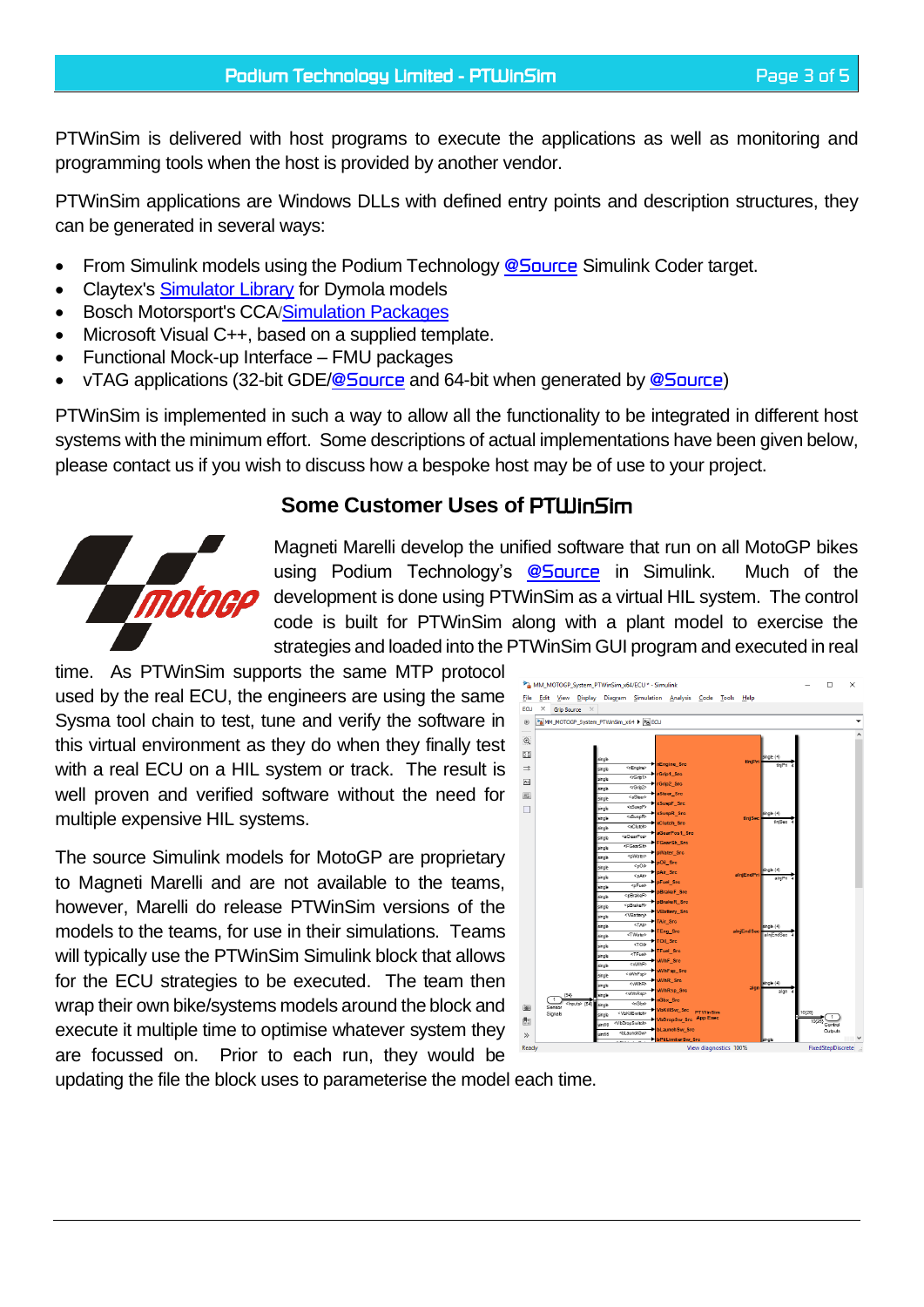

PTWinSim applications can execute in the **F**pro driver-in-the-loop system using the plugin developed by Podium Technology. The plugin controls PTWinSim's execution for starting, running the model and stopping as well as giving PTWinSim applications access to the complete API provided by rFpro through a series of data structures and function call-backs. The tight

integration ensures the graphics, terrain and vehicle model are always perfectly synchronised.





Marelli provide the ability to perform extensive analysis on live telemetry streams or logged data with PTWinSim applications using [VMS](http://www.magnetimarelli.com/business_areas/motorsport/software/vms-ecu-virtualisation) as the host. VMS provides the inputs to the applications from the source data and then merges the application outputs to make both the source and calculated values available in WinTAX for

combines viewing and analysis. As VMS controls the execution of the PTWinSim applications it runs the applications as and when data is available. Therefore, with a live telemetry stream, this is likely to be in bursts when the data reception is good. With logged data from disk, the applications are executed as fast as the data can be read from disk.



|                                                                                             | C: WinTAX4\archivio dati\dati Wintax\                                                                       | $\mathbf{v}$                                                                                                                                                                                              | $\times$ Cable<br>٠ |
|---------------------------------------------------------------------------------------------|-------------------------------------------------------------------------------------------------------------|-----------------------------------------------------------------------------------------------------------------------------------------------------------------------------------------------------------|---------------------|
| El Run 026<br>El-1 Run 027<br>El-C Run_028<br>田 Run_029<br>El 2 Run 030                     | Lap. 00001487_00383<br>Lap 00001488 00383<br>Lap 00001489 00383<br>Lap_00001490_00383<br>Lap 00001491_00383 | Run<br>Lap Marker LapTime<br>Abs<br>2:16.322<br>1487 30<br>$\mathbf{1}$<br>m<br>1488 30<br>$\overline{c}$<br>1:51.061<br>1489 30<br>3<br>1:49.664<br>1490 30<br>1:49.732<br>4<br>1491 30<br>s<br>1:59.480 |                     |
| <b>El Run</b> 031<br>Model Output<br>Output path:<br>TrackName<br>SessionName<br>DeviceName | Generate model output data<br>c:\Data\Demo\Test\Bob<br>Demo<br>Test<br>Bob                                  | <b>Lise original names</b>                                                                                                                                                                                | $\sim$              |
| -Model Control-<br>Execution speed:<br>Live<br>2X                                           | Laps converted:<br>5X<br>10K<br>Fast<br>Elapsed time:<br>Stop.<br>Reset                                     | Process CPU usage history:<br>Laps to convert:<br>00:10.250                                                                                                                                               |                     |